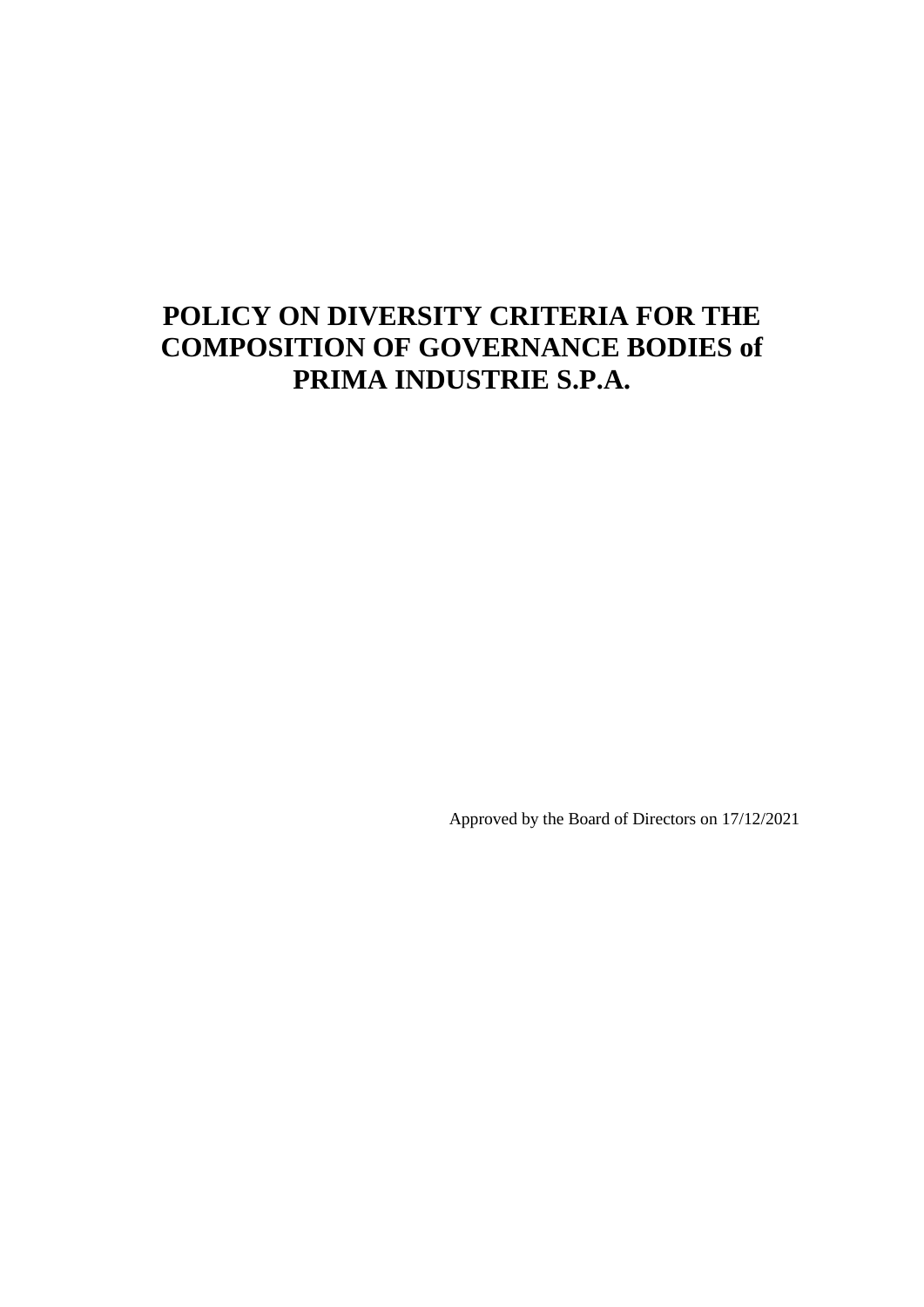## **1. Introduction**

- 1.1. Prima Industrie S.p.A. (hereinafter "Prima Industrie" or the "Company") recognizes the value of diversity at group level, as well as at the level of its governance bodies in all aspects, including age, gender, skills, training and professional profile.
- 1.2. The Corporate Governance Code invites the Companies to define the diversity criteria for the composition of the administration and control bodies and to identify, also taking into account their own ownership structures, the most suitable instrument for their implementation.
- 1.3. The legislative decree 24 February 1998, n. 58, in art. 123-bis paragraph 2, provides that listed companies report, in their report on corporate governance and ownership structures, a description of the diversity policies applied in relation to the composition of the governance bodies in relation to aspects such as age, gender composition and educational and professional background, as well as a description of the objectives, methods of implementation and results of these policies.
- 1.4. This policy refers to the composition of the Board of Directors and the Board of Statutory Auditors of Prima Industrie and is aimed in particular at the persons involved in the selection and appointment process of the members of the Board of Directors and the Board of Statutory Auditors of the Company, namely:
	- to shareholders who, in accordance with the law and the Articles of Association, intend to present lists of candidates for the appointment of the Board of Directors and the Board of Statutory Auditors;
	- to the shareholders' meeting called to appoint the Board of Directors and the Board of Statutory Auditors;
	- to the Board of Directors of the Company, as well as to the shareholders, in the event that - during the term of office - it becomes necessary to replace a member of the Board of Directors pursuant to art. 2386 cod. civ.

## **2. Purpose**

The main purpose of this policy is to identify the criteria for a qualitative - quantitative composition of its governance bodies functional to an effective performance of the tasks and responsibilities entrusted, to help maximize the quality and effectiveness of the Board of Directors's decision-making process, as well as the activity of the Board of Statutory Auditors, also through the presence of people who ensure a sufficient diversity of points of view and skills necessary for understanding the risks and opportunities, including strategic ones, relating to the corporate activity of Prima Industrie.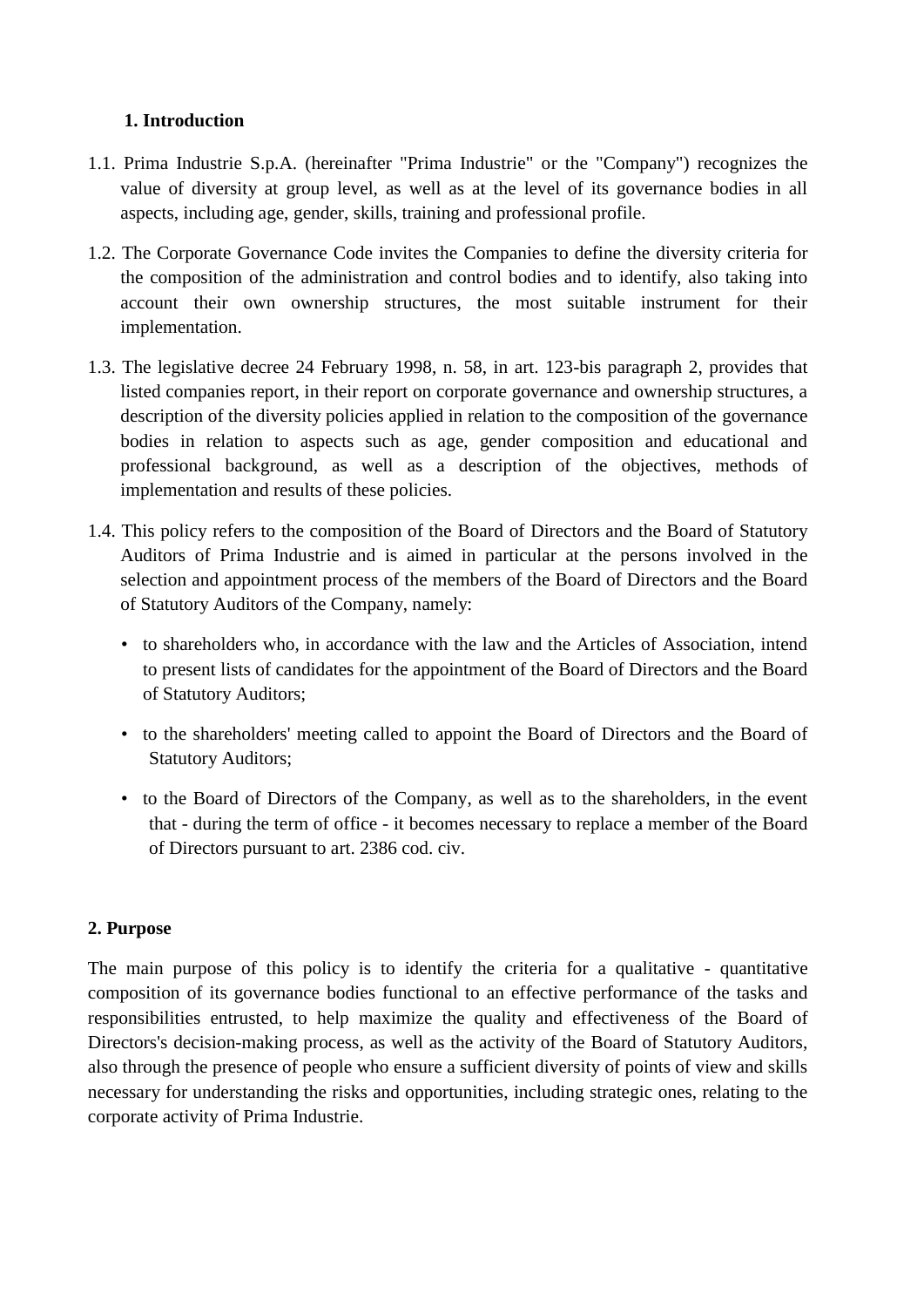#### **3. Board of Directors**

- 3.1. In line with the provisions of the Corporate Governance Code, the Board of Directors of Prima Industrie carries out, at least every three years, in view of its renewal, a selfassessment concerning the size, composition and concrete functioning of the body itself and of its own committees, also considering the role played in defining strategies and monitoring management trends and the adequacy of the internal control and risk management system.
- 3.2. The Company establishes that the Board of Directors possesses, as a whole, adequate professional and managerial skills with regard to the product and geographic markets in which the Company operates, its business model, the governance system, the regulatory framework and regulation in which it operates, on the subject of control and risk management. To this end, the Company asks the shareholders to file, together with the lists, the curriculum vitae of each candidate, containing the personal and professional characteristics, with any indication of the eligibility to qualify as independent.
- 3.3. In any case, the Company recommends evaluating the international profile of candidates and their educational, cultural and experience profiles.
- 3.4. In order to ensure an adequate balance of the age and seniority aspects of office, the Company recommends shareholders to consider candidates belonging to different age groups and admits the re-election of directors in order to enhance the continuity in the management of activities of the Board of Directors and of the Board Committees, without prejudice to compliance with the criteria established by the applicable legislation and the Corporate Governance Code, for the purposes of the independence of the directors, subject to justified exceptions.
- 3.5. The Company ensures access to the Board of Directors for the less represented gender, establishing that the lists must be composed of candidates belonging to different genders in accordance with the provisions of the Articles of Association and in compliance with the pro tempore regulations in force relating to the balance between the genres.
- 3.6. The Company reminds shareholders, when submitting the lists for the renewal of the Board of Directors, to provide for a number of independent directors in line with the provisions of the Articles of Association and pursuant to art. 147-ter paragraph IV of the Legislative Decree February 24, 1998, n. 58 and pursuant to the Corporate Governance Code. Furthermore, the Company, as long as it is listed in the STAR Segment, guarantees that there is an adequate number of independent directors in compliance with the Instructions for the Regulations of the Markets Organized and Managed by Borsa Italiana S.p.A.
- 3.7. The outcome of the independence assessments is disclosed to the market immediately after the appointment, by means of a specific press release and, subsequently, in the corporate governance report. On such occasions, the criteria used are indicated and if a director has been deemed independent despite the occurrence of one of the situations indicated as compromising independence, a clear and reasoned reason for this choice is provided in relation to the position and individual characteristics of the person. valued.